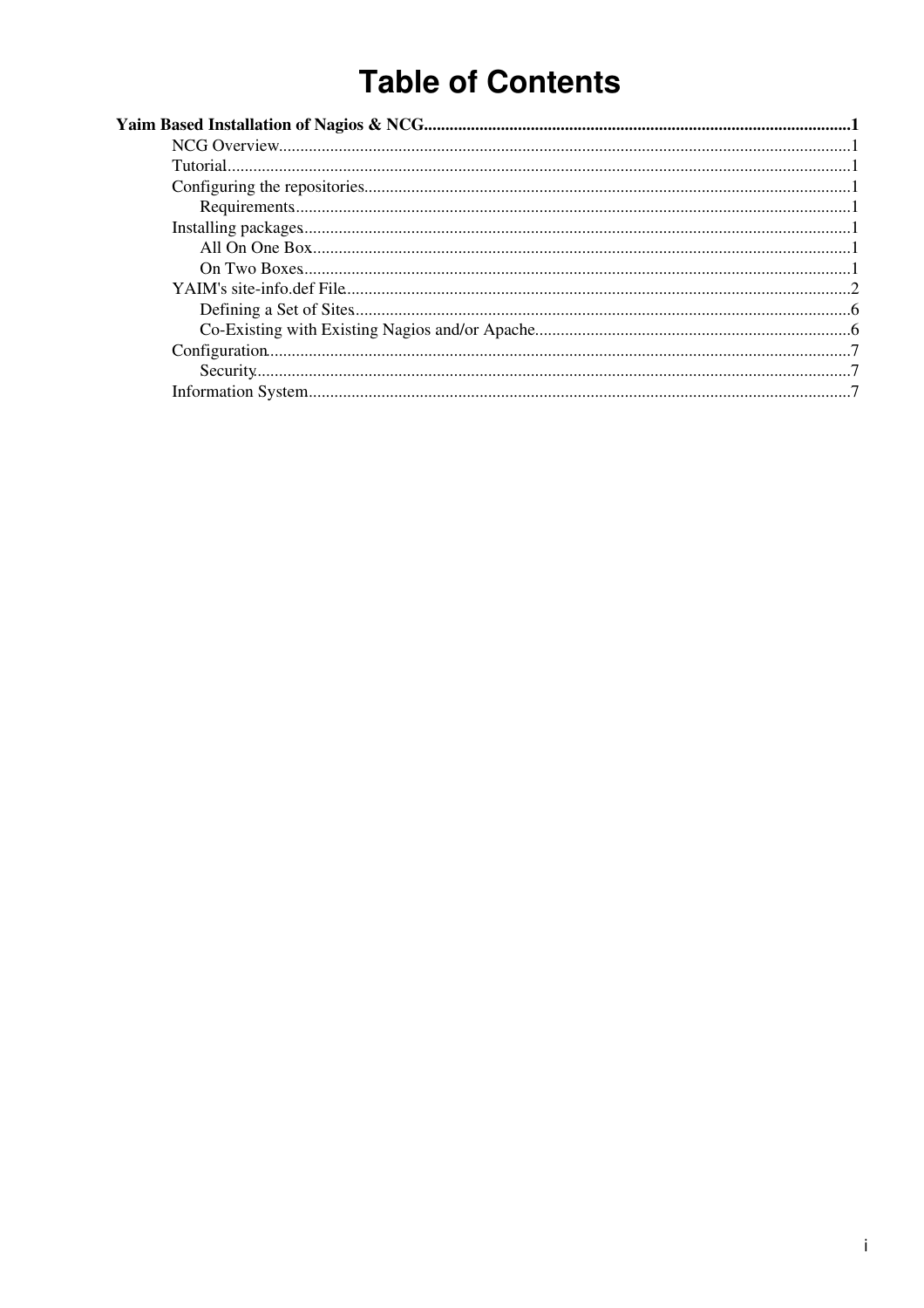# <span id="page-1-0"></span>**Yaim Based Installation of Nagios & NCG**

### <span id="page-1-1"></span>**NCG Overview**

An overview of NCG is provided at [GridMonitoringNcgOverview](https://twiki.cern.ch/twiki/bin/view/EGEE/GridMonitoringNcgOverview). This document describes an automated installation based on [YAIM](https://twiki.cern.ch/twiki/bin/view/EGEE/YAIM) and yum.

## <span id="page-1-2"></span>**Tutorial**

- In September 2008 a tutorial was given on this process at the EGEE'08 conference : GridMonitoringNcgYaimTutorial2008.
- In September 2009 a tutorial was given on this process at the EGEE'09 conference : GridMonitoringNcgYaimTutorial2009.

## <span id="page-1-3"></span>**Configuring the repositories**

In order to install via Yaim, you need to add some yum repositories. **SL5 is now only maintained version** These are:

- $\bullet$  SL5
- $\triangle$  [lcg-CA](http://grid-deployment.web.cern.ch/grid-deployment/glite/repos/3.2/lcg-CA.repo) $\blacksquare$
- $\triangleleft$  [glite-BDII.repo](http://grid-deployment.web.cern.ch/grid-deployment/glite/repos/3.X/glite-BDII.repo) $\triangleleft$
- $\bullet$  [rpmforge](https://rpmrepo.org/RPMforge/Using) $\textdegree$  dag himself now recommends rpmforge.
- $\triangleq$  glite-UI 3.2<sup> $\alpha$ </sup> this is to get the base yaim packages and glite-version only
- $\triangle$  [sa1-release](http://www.sysadmin.hep.ac.uk/rpms/egee-SA1/centos5/x86_64/repoview/sa1-release.html)  $\triangle$  contains SL5 x86 64 yum config for SA1

#### <span id="page-1-4"></span>**Requirements**

You need

• a host certificate in order to secure the Nagios web portal.

## <span id="page-1-5"></span>**Installing packages**

Once this is done, you can install by doing yum install httpd  $&&$  yum install egee-NAGIOS lcg-CA. The explicit httpd is needed since it must be installed before the nagios RPM. The nagios RPM as supplied by DAG has a missing RPM PreRequisite.

#### <span id="page-1-6"></span>**All On One Box**

- yum install httpd
- yum install glite-UI or yum groupinstall 'glite-UI (production x86\_64)'
- yum install lcg-CA egee-NAGIOS
- vi site-info.def # Configure with below parameters.
- /opt/glite/yaim/bin/yaim -s /root/site-info.def -c -n glite-UI -n glite-NAGIOS

#### <span id="page-1-7"></span>**On Two Boxes**

- Box 1 , NAGIOS Host.
	- ♦ yum install httpd
	- ♦ yum install egee-NAGIOS lcg-CA
	- ♦ /opt/glite/yaim/bin/yaim -s /root/site-info.def -c -n glite-NAGIOS

#### Yaim Based Installation of Nagios & NCG 1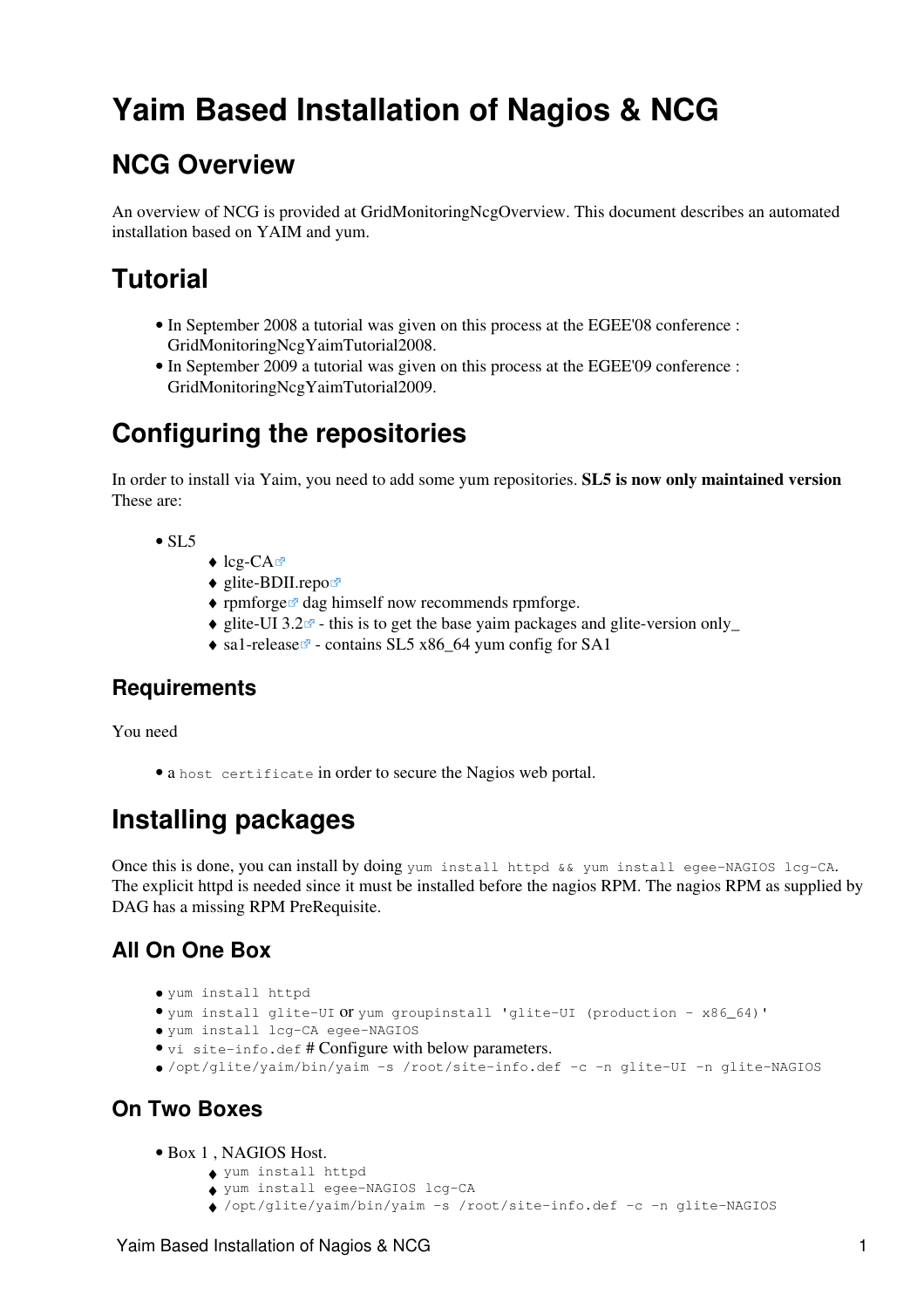- Box 2, UI and NRPE Node.
	- ♦ SL4 yum install lcg-CA glite-UI egee-NRPE
	- ◆ SL5 yum install lcg-CA egee-NRPE && yum groupinstall 'glite-UI (production  $- x86664)$ '
	- ♦ /opt/glite/yaim/bin/yaim -s /root/site-info.def -c -n glite-NRPE -n glite-UI

If you plan to have an NRPE node running the local tests on an existing UI then install that with yum install egee-NRPE.

### <span id="page-2-0"></span>**[YAIM](https://twiki.cern.ch/twiki/bin/view/EGEE/YAIM)'s site-info.def File**

The configuration requires you to set the following variables in the [YAIM](https://twiki.cern.ch/twiki/bin/view/EGEE/YAIM) *site-info.def* file:

| <b>Variable</b>                    | <b>Description</b>                                                                                                               | <b>Example</b>                                                                                                                                                                                                                                                             |
|------------------------------------|----------------------------------------------------------------------------------------------------------------------------------|----------------------------------------------------------------------------------------------------------------------------------------------------------------------------------------------------------------------------------------------------------------------------|
| <b>INSTALL_ROOT</b>                | Location of grid middleware.                                                                                                     | /opt                                                                                                                                                                                                                                                                       |
| <b>SITE_NAME</b>                   | the site you wish to monitor                                                                                                     | MY-SITE                                                                                                                                                                                                                                                                    |
| NAGIOS_HOST                        | Nagios Hostname                                                                                                                  | nagios.example.org                                                                                                                                                                                                                                                         |
| NCG NRPE UI                        | UI hostname for running<br>NRPE. This should only be set<br>if using a remote UI. If the UI<br>is on the local box don't set it. | ui.example.org                                                                                                                                                                                                                                                             |
| PX_HOST                            | MyProxy Server to retrieve a<br>certificate to run local tests<br>under                                                          | myproxy.example.org                                                                                                                                                                                                                                                        |
| SITE_BDII_HOST                     | The site BDII for the<br>monitored site, SITE_NAME                                                                               | site-bdii.example.org                                                                                                                                                                                                                                                      |
| <b>BDIL_HOST</b>                   | A top level BDII that you can<br>use.                                                                                            | e.g lcg-bdii.cern.ch                                                                                                                                                                                                                                                       |
| <b>VOS</b>                         | A list of VOs who can view the "ops dteam alice"<br>nagios information.                                                          |                                                                                                                                                                                                                                                                            |
| VO_ <voname>_VOMS_SERVERS</voname> | URI for the VOMS service.                                                                                                        | vomss://voms.cern.ch:8443/voms/ops?/ops/                                                                                                                                                                                                                                   |
| NAGIOS ADMIN DNS                   | comma separated list of local<br>admin DNs that can perform<br>actions via the nagios web<br>interface                           | "/DC=ch/OU=Users/CN=Dr<br>Kildare,/DC=ch/OU=User/CN=Dr Who"                                                                                                                                                                                                                |
| MYSQL_ADMIN                        | Root password of MySQL                                                                                                           | Unset by default if this is set then MySQL<br>will be configured on the localhost to<br>support NDOUtils. When not set then<br>MySQL and the NDOUtils schema must be<br>loaded by hand outside of YAIM. The<br>easiest option is to set this to a string of you<br>choice. |
| NAGIOS_NSCA_PASS                   | The shared secret used by<br>NSCA for sending results back<br>to the nagios server via NSCA                                      | tomato                                                                                                                                                                                                                                                                     |
| ATP_DB_PASS                        | The mysql password for the<br>ATP database                                                                                       | lemon                                                                                                                                                                                                                                                                      |
| ATP_DB_NAME                        | The database name for the ATP atp<br>database                                                                                    |                                                                                                                                                                                                                                                                            |
| MS_DB_PASS                         | The mysql password for the<br>metricstore database                                                                               | lemon                                                                                                                                                                                                                                                                      |
| MS_DB_NAME                         | The database name for the<br>Metric Store database                                                                               | metricstore                                                                                                                                                                                                                                                                |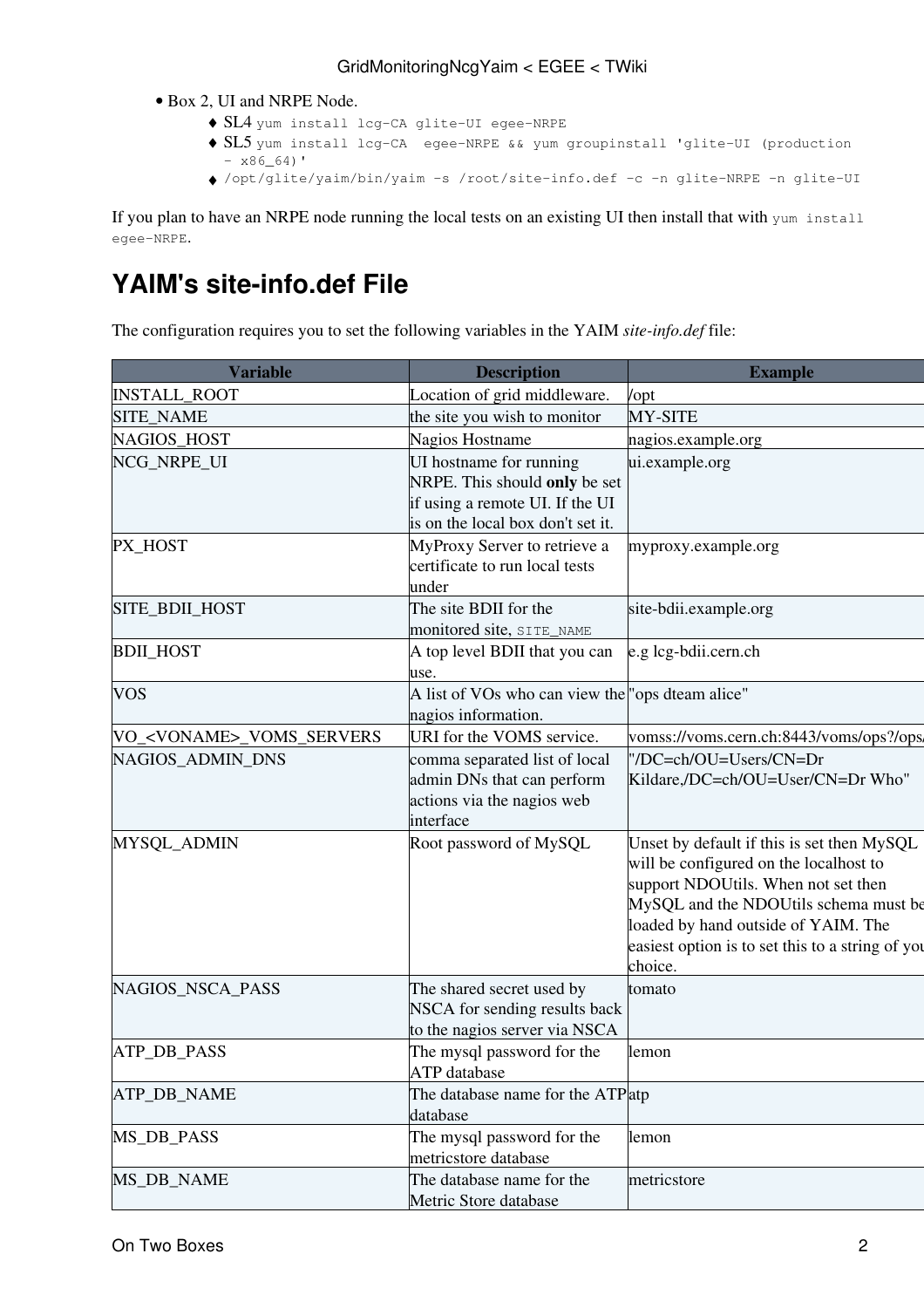| MDDB_DB_PASS            | The mysql password for the<br><b>MDDB</b> database                                                                                                                                               | lemon                           |
|-------------------------|--------------------------------------------------------------------------------------------------------------------------------------------------------------------------------------------------|---------------------------------|
| MDDB_DB_NAME            | The database name for the<br><b>MDDB</b> database                                                                                                                                                | mddb                            |
| MYEGEE_DB_TYPE          | Type of the DB<br>(Pdo_Mysql/Oracle)                                                                                                                                                             | Pdo_Mysql                       |
| MYEGEE_DB_USER          | The database username for the<br>MyEGEE portal                                                                                                                                                   | lemon                           |
| MYEGEE_DB_PASS          | The database password for the<br>MyEGEE portal                                                                                                                                                   | lemon                           |
| MYEGEE_DB_SCHEMA        | The database schema of the<br>MyEGEE portal                                                                                                                                                      | atp                             |
| MYEGEE_DB_ATP           | The ATP database name of the atp<br>MyEGEE portal                                                                                                                                                |                                 |
| MYEGEE_DB_MS            | The Metric Store database<br>name of the MyEGEE portal                                                                                                                                           | metricstore                     |
| MYEGEE_DB_MDDB          | The Metric Description<br>database name of the MyEGEE<br>portal                                                                                                                                  | mddb                            |
| MYEGEE_DB_HOST          | The MySQL hostaname of the<br>MyEGEE portal. It is only<br>needed when used with<br>MySQL.                                                                                                       | localhost                       |
| MYEGI_ADMIN_NAME        | System administrator name<br>(optional)                                                                                                                                                          | David Horat                     |
| MYEGI_ADMIN_EMAIL       | System administrator email<br>(optional)                                                                                                                                                         | example@exampleNOSPAMPLEASE.com |
| MYEGI_DEFAULT_PROFILE   | Default nagios profile (Default ROC_CRITICAL<br>value: ROC_CRITICAL)                                                                                                                             |                                 |
| MYEGI_DATABASE_ENGINE   | Type of DB (values:<br>mysql/oracle) (default: mysql)                                                                                                                                            | mysql                           |
| MYEGI_DATABASE_USER     | The database username for the myegi<br>MyEGI portal (default: myegi)                                                                                                                             |                                 |
| MYEGI_DATABASE_NAME     | The database name to use by<br>the MyEGI portal (default:<br>mrs)                                                                                                                                | mrs                             |
| MYEGI_DATABASE_PASSWORD | The database password for the<br>MyEGI portal (mandatory)                                                                                                                                        | lemon                           |
| MYEGI_DATABASE_HOST     | The database hostname<br>(default: localhost)                                                                                                                                                    | localhost                       |
| MYEGI_DATABASE_PORT     | The database port (optional)                                                                                                                                                                     | 3306                            |
| MYEGI_DEBUG             | Turn on/off debug mode for<br>MyEGI (values: True/False)<br>(default value: False)                                                                                                               | False                           |
| ROC_NAME                | Your ROC name, use GOCDB<br>names. In fact only compulsory<br>if you are a ROC. Cannot<br>contain multiple values. In case<br>of multiple ROCs remove<br>ROC_NAME and use<br>NCG_GOCDB_ROC_NAME. | no default                      |
| ATP_WEB_SECRET_KEY      | some secret key string based on no default<br>uuid for ATP web front-end                                                                                                                         |                                 |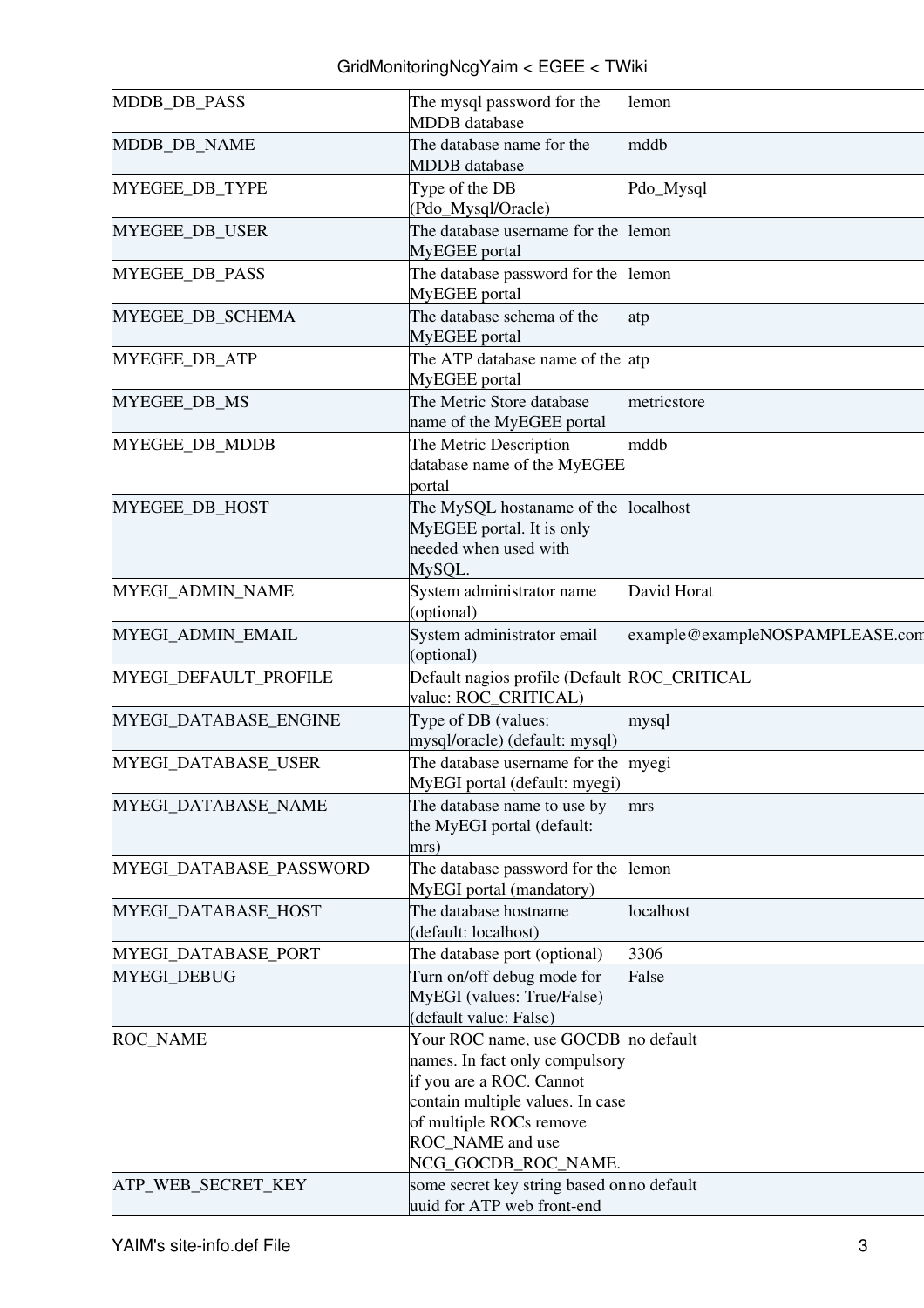| NCG_MDDB_SUPPORTED_PROFILES List of supported profiles - is ROC,ROC_CRITICAL, |                       |                      |
|-------------------------------------------------------------------------------|-----------------------|----------------------|
|                                                                               | needed by MRS to know | <b>ROC OPERATORS</b> |
|                                                                               | profiles for status   |                      |
|                                                                               | recalculations.       |                      |

The following variables have defaults but you may well want to change them.

| <b>Variable</b>                    | <b>Default</b> | <b>Description</b>                                                                                                                                                                                                                                                      |
|------------------------------------|----------------|-------------------------------------------------------------------------------------------------------------------------------------------------------------------------------------------------------------------------------------------------------------------------|
| NCG_INCLUDE_EMPTY_HOSTS            |                | Show hosts without services associated                                                                                                                                                                                                                                  |
| NCG_ENABLE_NOTIFICATIONS<br>(TODO) | 0              | If set to true nagios will be configured to send<br>notifications                                                                                                                                                                                                       |
| NCG_NAGIOS_ADMIN (TODO)            | root@localhost | Email address which will receive notifications<br>for Nagios internal checks (e.g. GridProxy-Get,<br>GridProxy-Valid, MyProxy-ProxyLifetime,<br>org.egee.SendToMsg, etc)                                                                                                |
| NAGIOS_MYPROXY_USER                | nagios         | Change the myproxy username, i.e the -1 option<br>to myproxy-init, myproxy-login                                                                                                                                                                                        |
| MSG_BROKER_CACHE_NETWORK           | <b>PROD</b>    | Set the Broker service to look for in the<br>information system                                                                                                                                                                                                         |
| MSG_BROKER_CACHE_HOST              | null           | The hostname of broker to hard code to, setting<br>this will disable the variable<br>MSG_BROKER_CACHE_NETWORK and auto<br>discovery of broker                                                                                                                           |
| NAGIOS_HTTPD_ENABLE_CONFIG         | false          | Set true to update apache configuration for X509<br>auth. Will overwrite<br>/etc/httpd/conf.d/nagios.conf and<br>ssl.conf. If you don't do this you will have to<br>configure apache by hand for X509 certificate<br>authentication                                     |
| NAGIOS_NCG_ENABLE_CRON<br>(TODO)   | false          | Set true for YAIM to enable ncg cronjob for<br>rerunning of neg. pl every 3 hours.                                                                                                                                                                                      |
| NAGIOS_NCG_ENABLE_CONFIG           | false          | Set true for YAIM to write /etc/ncg/ncg.conf<br>and execute neg.pl for you.                                                                                                                                                                                             |
| NAGIOS_SUDO_ENABLE_CONFIG          | false          | Set true for YAIM to append to /etc/sudoers to<br>allow nagios to call certain probes as root                                                                                                                                                                           |
| NAGIOS_NAGIOS_ENABLE_CONFIG        | false          | Set true for YAIM to write<br>/etc/nagios/nagios.cfg for you and reload<br>NAGIOS.                                                                                                                                                                                      |
| NAGIOS CGI ENABLE CONFIG           | false          | Set true for YAIM to write<br>/etc/nagios/cgi.cfg for you.                                                                                                                                                                                                              |
| NCG_LDAP_FILTER                    | <b>****</b>    | If set your NAGIOS will not monitor the<br>SITE_NAME specified above but will instead<br>query the top bdii for GlueSite objects that match<br>this. e.g To monitor all sites maintained under<br>the Italian ROC set this value to<br>GlueSiteOtherInfo=EGEE_ROC=ITALY |
| NCG_GOCDB_ROC_NAME                 | 1111           | Set this to a GOCDB ROC name to collect a list<br>of sites from GOCDB within a ROC. e.g CERN.<br>In case of multiple ROCs set space separated list.                                                                                                                     |
| NCG_GOCDB_COUNTRY_NAME             | 11 II          | Set this to a GOCDB Country name to collect a<br>list of sites from the GOCDB with a country.                                                                                                                                                                           |
| NCG_TOPOLOGY_USE_SAM               | false          | If true, uses SAM for getting services                                                                                                                                                                                                                                  |
| NCG_TOPOLOGY_USE_GOCDB             | true           | If true, uses SAM for getting services                                                                                                                                                                                                                                  |
| NCG_TOPOLOGY_USE_ENOC              | true           | If true, uses SAM for getting services                                                                                                                                                                                                                                  |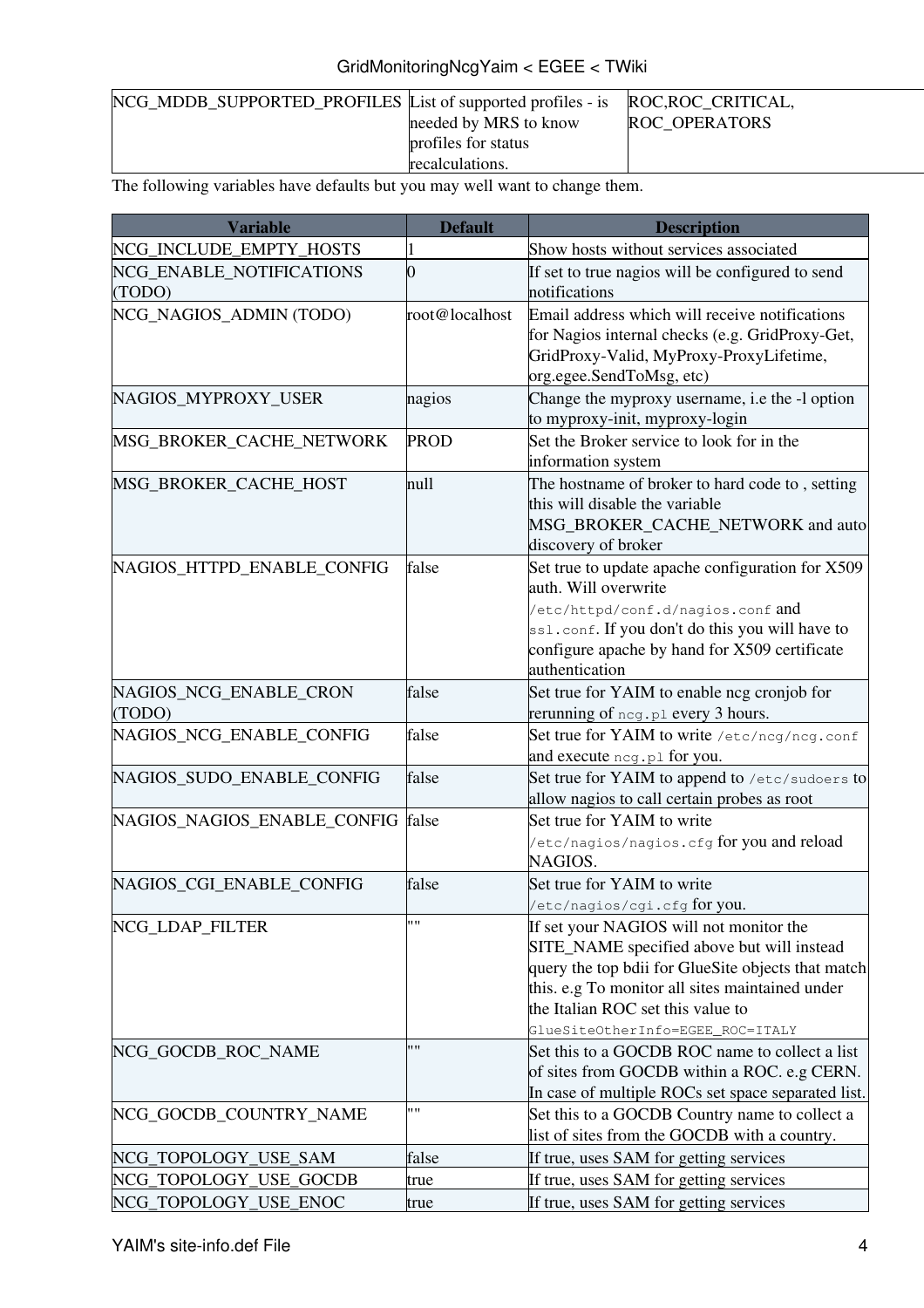| NCG_TOPOLOGY_USE_LDAP  | true                                              | If true, uses SAM for getting sitenames                                                                                                                                                                                               |  |
|------------------------|---------------------------------------------------|---------------------------------------------------------------------------------------------------------------------------------------------------------------------------------------------------------------------------------------|--|
| NCG_REMOTE_USE_SAM     | true                                              | If true, show SAM remote results in Nagios                                                                                                                                                                                            |  |
| NCG_REMOTE_USE_NAGIOS  | false                                             | If true, show project or ROC remote results in<br><b>Nagios</b>                                                                                                                                                                       |  |
| NCG_REMOTE_USE_ENOC    | true                                              | If true, show ENOC (DownCollector) remote<br>results in Nagios                                                                                                                                                                        |  |
| <b>NAGIOS_ROLE</b>     | site                                              | This can be one of Site, ROC, Project, VO and<br>denotes if the nagios is acting in a site, roc or<br>project level monitoring role.                                                                                                  |  |
| NCG_PROBES_TYPE        | remote, local, all                                | Defines which type of probes should be<br>configured. Local probes are probes executed by<br>the Nagios. Remote probes are probes imported<br>from external systems (e.g. SAM, remote<br>Nagios, ENOC Downcollector). Default is all. |  |
| NCG_VO                 | dteam                                             | List of VOs the tests should run as. A space<br>seperated list e.g "dteam cms lhcb". You must<br>have a member of each VO willing to store a<br>proxy for your retrieval.                                                             |  |
| GGUS_SERVER_FQDN       | null                                              | The hostname of GGUS endpoint, setting this<br>also open GGUS tickets for service notifications                                                                                                                                       |  |
| ATP_WEB_DB_USER        | user name for<br>ATP database.                    | no default                                                                                                                                                                                                                            |  |
| ATP_WEB_DB_PASS        | password for<br>ATP database.                     | lemon                                                                                                                                                                                                                                 |  |
| ATP_WEB_DB_NAME        | name for ATP<br>database.                         | no default                                                                                                                                                                                                                            |  |
| ATP_WEB_DB_ENGINE      | database engine<br>for ATP<br>database.           | oracle                                                                                                                                                                                                                                |  |
| ATP_WEB_DEBUG          | debug flag for<br>ATP web<br>front-end.           | false                                                                                                                                                                                                                                 |  |
| ATP_WEB_TEMPLATE_DEBUG | template debug<br>flag for ATP<br>web front-end.  | false                                                                                                                                                                                                                                 |  |
| ATP_WEB_VIEW_TEST      | functional-test<br>flag for ATP<br>web front-end. | false                                                                                                                                                                                                                                 |  |
| ATP_WEB_INTERNAL_IPS   | internal IP<br>setting for ATP<br>web front-end.  | 127.0.0.1                                                                                                                                                                                                                             |  |
| ATP_WEB_SERVER_EMAIL   | server email-id<br>for ATP web.                   | root@localhost                                                                                                                                                                                                                        |  |
| ATP_WEB_EMAIL_HOST     | email host for<br>ATP web<br>front-end.           | localhost                                                                                                                                                                                                                             |  |
| ATP_WEB_PREFIX         | server prefix for<br>ATP web<br>front-end.        | localhost                                                                                                                                                                                                                             |  |

The following variables are optional and have no default.

**[Variable](https://twiki.cern.ch/twiki/bin/genpdf/EGEE/GridMonitoringNcgYaim?skin=pattern;cover=print;sortcol=0;table=3;up=0#sorted_table) [Default](https://twiki.cern.ch/twiki/bin/genpdf/EGEE/GridMonitoringNcgYaim?skin=pattern;cover=print;sortcol=1;table=3;up=0#sorted_table) [Description](https://twiki.cern.ch/twiki/bin/genpdf/EGEE/GridMonitoringNcgYaim?skin=pattern;cover=print;sortcol=2;table=3;up=0#sorted_table)** VO\_<VONAME>\_NCG\_VO\_FQAN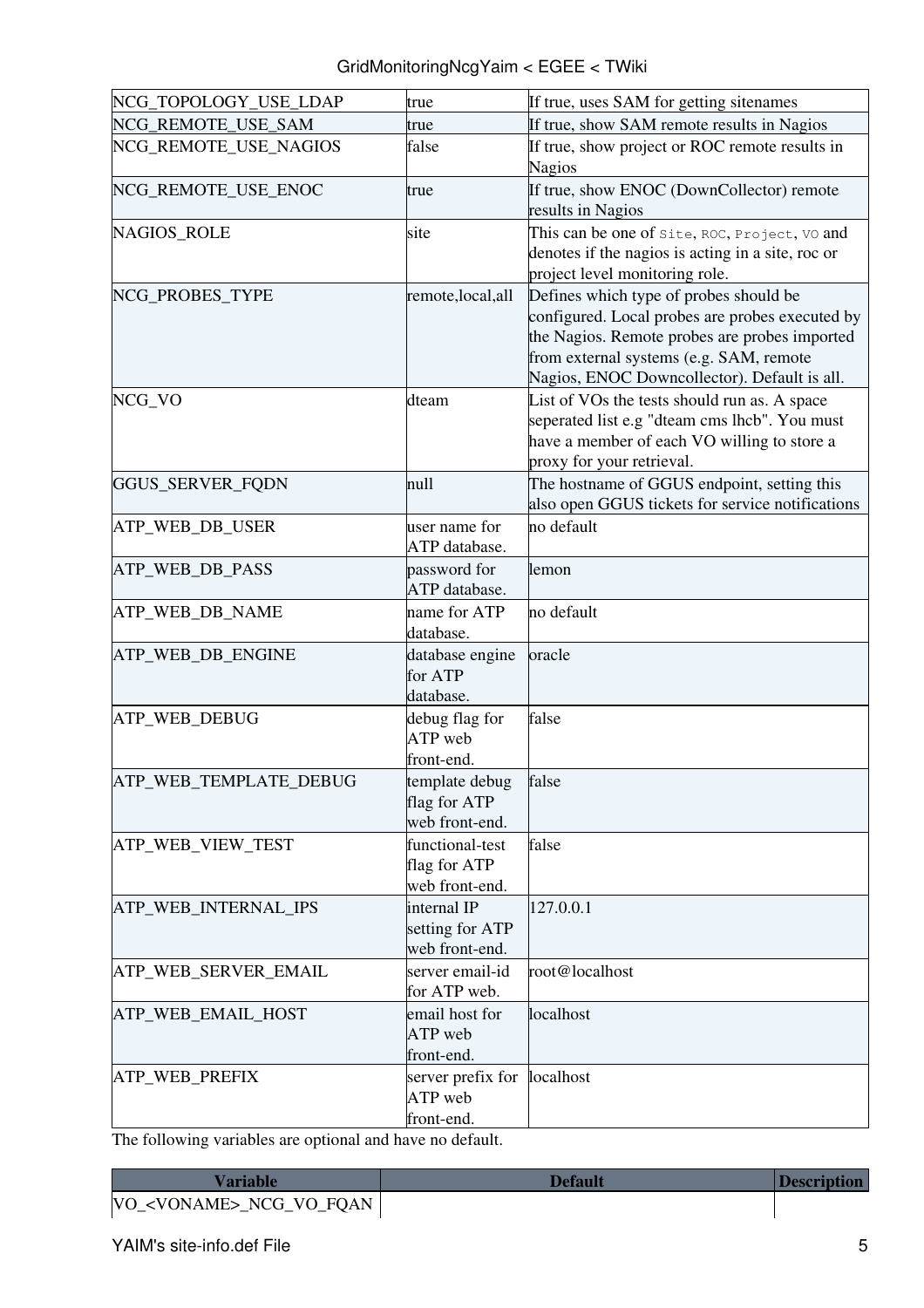| no default A comma separated list of VOMS FQANs to      |
|---------------------------------------------------------|
| run metrics as for a given VO. You must have a member   |
| of each VO with the appropriate FQAN willing to store a |
| proxy for your retrieval.                               |

#### <span id="page-6-0"></span>**Defining a Set of Sites**

Note setting more than one of NCG\_LDAP\_FILTER, NCG\_GOCDB\_ROC\_NAME or NCG\_GOCDB\_COUNTRY\_NAME will give the union of the sites.

### <span id="page-6-1"></span>**Co-Existing with Existing Nagios and/or Apache**

The 4 variables NAGIOS<sub>\*</sub> ENABLE\_CONFIG above are *false* by default but can be set to *true* resulting in more configuration being done for you. Setting all to true is the easiest but may clobber any existing work. When merging in with an existing configuration of NAGIOS or Apache you may wish to leave some or all of them as false.

| <b>Variable</b>             | <b>Files that will be Edited or</b><br><b>Replaced by YAIM</b> | <b>Actions</b>                                                                         |
|-----------------------------|----------------------------------------------------------------|----------------------------------------------------------------------------------------|
| NAGIOS_HTTPD_ENABLE_CONFIG  | /etc/httpd/conf.d/nagios.conf<br>$\&$ ssl.conf                 | apache will be reloaded                                                                |
| NAGIOS NCG ENABLE CONFIG    | /etc/ncg/ncg.conf                                              | $\log p1$ will be executed<br>creating /etc/nagios/wlcg.d/*<br>and /etc/nagios/nrpe/*. |
| NAGIOS NAGIOS ENABLE CONFIG | 'etc/nagios/nagios.cfg                                         | nagios will be reloaded                                                                |
| NAGIOS CGI ENABLE CONFIG    | /etc/nagios/cgi.cfg                                            | No actions                                                                             |

The following configuration files are edited by [YAIM](https://twiki.cern.ch/twiki/bin/view/EGEE/YAIM) even if all the above are set to false. If this is a problem for your existing installations advise us.

| Will be altered with every run of YAIM               |
|------------------------------------------------------|
| /etc/nagios/ndo2db.cfg                               |
| /etc/voms2htpasswd.conf                              |
| /etc/nagios-proxy-refresh.conf                       |
| /etc/httpd/conf.d/nrpe.conf                          |
| /etc/broker-cache-file.conf                          |
| /etc/sysconfig/msg-to-queue                          |
| /etc/nagios/nsca.cfg                                 |
| /etc/nagios/send_nsca.cfg                            |
| /etc/ncg/ncg-localdb.d/yaim-nagios-to-msg-queue.conf |

The following variables have defaults, and can be changed if you have a non-standard installation of nagios or httpd.

| <b>Variable</b>     | <b>Default</b>                                                   | <b>Description</b>             |
|---------------------|------------------------------------------------------------------|--------------------------------|
| NCG_MAIN_DB_FILE    | /etc/ncg/ncg.localdb                                             | location of your local         |
|                     |                                                                  | configurations for NCG         |
| NCG_TEMPLATES_DIR   | /usr/share/grid-monitoring/config-gen/nagios the location of NCG |                                |
|                     |                                                                  | configuration templates        |
| NCG_OUTPUT_DIR      | /etc/nagios/wlcg.d                                               | Where the nagios configuration |
|                     |                                                                  | files for the server will be   |
|                     |                                                                  | generated                      |
| NCG_NRPE_OUTPUT_DIR | /etc/nagios/nrpe/                                                | Where NRPE configuration       |
|                     |                                                                  | files will be generated        |